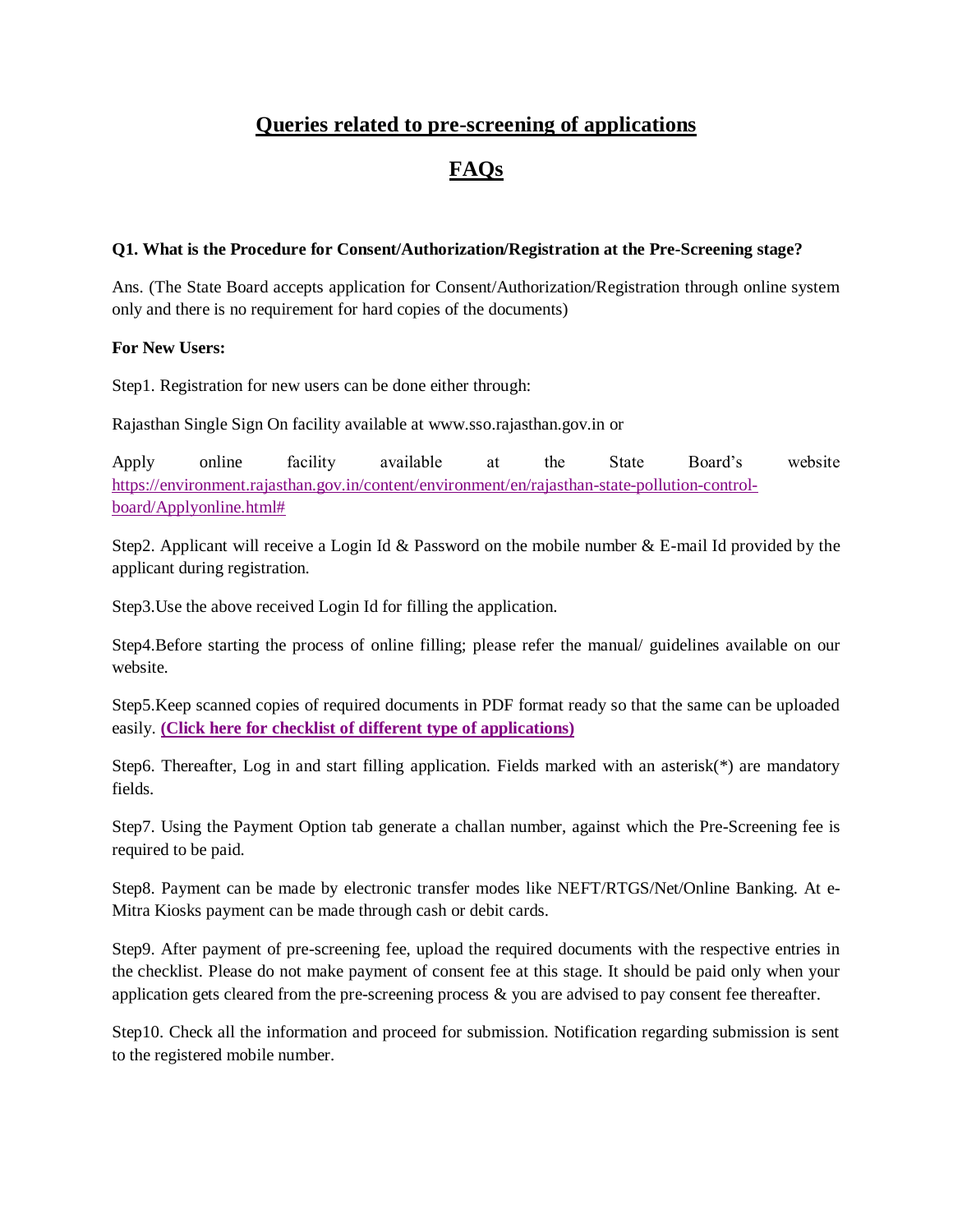Step11. Incomplete application(s) shall be returned back online to applicant registered mobile number, Email address and SSO ID through a deficiency letter.

Step12. The applicant shall re-submit the application with all the necessary information against respective entries within 15 days, failing which the application shall be rejected and applicant shall be required to re-apply through pre-screening process to obtain Consent/Authorization/Registration from the State Board following all the steps from 3 to 10.

Step13. After confirmation from Pre- Screening Cell, applicant can make paymentof consent fee within 10 days, failing which the application shall be rejected and applicant shall be required to re-apply through pre-screening process to obtain Consent/Authorization/Registration from the State Board following all the steps from 3 to 10.

## **For Existing Users:**

Step1. Check the recent guidelines regarding your sector on the State Board's website.

Step2. Follow all the steps from 3 to 13.

### **Q2.What is pre-screening process?**

Ans. It is a process in which applications will be screened at the preliminary level in terms of documents and subsequently deficiencies will be issued to the industry if found incomplete. The completed application will be asked to deposit consent fee as per Department of Environment, Fee Notification, 2016. **(Click [here for pre-screening process\)](https://environment.rajasthan.gov.in/content/dam/environment/RPCB/Prescreening/Flow%20Chart%20english%20pdf.pdf)**

#### **Q3. Why is pre-screening necessary?**

Ans. Pre-screening is meant to escalate the process of examination of applications and to eliminate the chances of refusal of applications with respect to deficiency of documents.

## **Q4. Why the pre-screening fee is there when already a consent/ authorization/ registration fee is being charged?**

Ans. Nominal handling charges are being levied for the applications at pre-screening level.Further, it will eliminate unnecessary applications.

## **Q5. Are pre-screening and consent/ authorization/ registration fees are being charged collectively?**

Ans. No, you have to deposit only pre-screening fee at first. You will be asked to deposit consent/ authorization/ registration fee only when your application isfound complete in respect of documents & pre-screeningfee.

#### **Q6. How much time will be provided to the industry for completing the deficiencies?**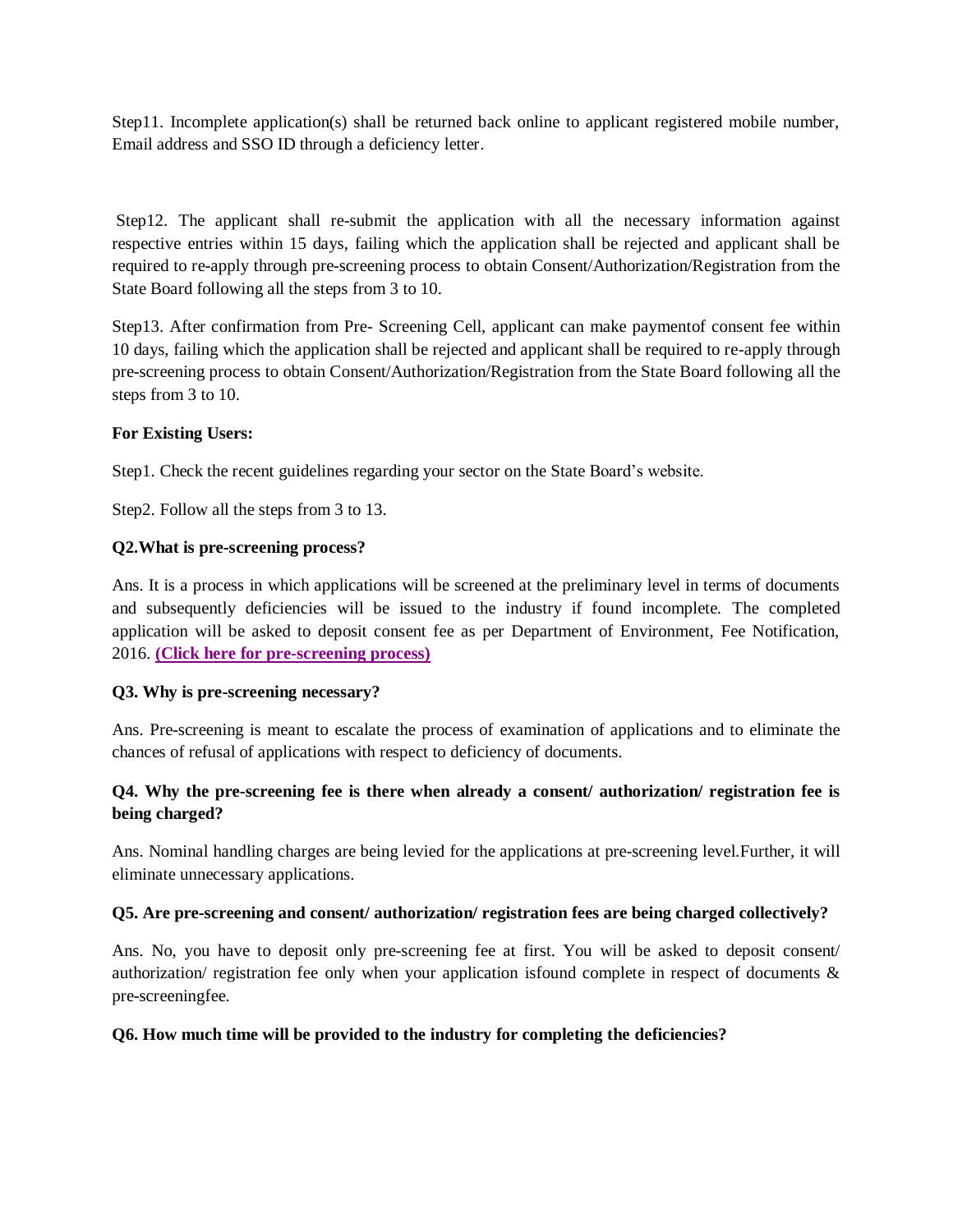Ans. After issuing the deficiencies, industry is required to submit all the deficient documents & prescreening fee within 15 days failing which the application shall be rejected by the Pre-Screening Cell and industry shall be required to re-apply via pre-screening process along with fresh pre-screening fee.

## **Q7.How much time will be provided to the industry for making payment of consent/ authorization/ registration fees?**

**Ans.** After requesting for making payment of consent/ authorization/ registration fees, industry is required to deposit consent/ authorization/ registration fees within 10 days failing which failing which industry is required to reapply through the same pre-screening process along with fresh pre-screening fee.

### **Q8. What shall be the pre-screening fee for different categories of industries?**

Ans. 1. Green Category- Rs. 100

2. Orange Category- Rs. 1000

3. Red Category- Rs. 2000

#### **Q9. What shall be the action taken after the application is scrutinized by Pre-Screening Cell?**

#### Ans.**The application is complete:**

1. The complete application(s) shall be retained and marked to concern Group/Regional Office for further processing.

2. The application(s) shall also be marked to concern Regional Officer for information and inspection as per requirement.

 3. The concerning Group/ Regional Office will process application only after deposition of adequate consent fee. **[\(Click here for fee notification](https://environment.rajasthan.gov.in/content/dam/environment/RPCB/Prescreening/Fee%20Notifaction%2026%20May%202016.PDF) dt 26.05.2016)**

#### **The application is incomplete:**

- 1. Incomplete application(s) shall be returned back online to applicant registered mobile number, Email address and SSO ID through a deficiency letter with information about documents which the Project Proponent need to re-submit at the time of re-application.
- 2. The unit shall re-submit complete applications within 15 days, failing which the application shall be rejected and applicant shall be required to re-apply to obtain Consent/Authorization/Registration from the State Board through the same process along with Pre-Screening fee.

#### **Days in consideration:**

1. The Project Proponent's Pre-Screening fees will remain valid for a **period of 15 days** from the date of communication of online deficiency and they should complete all the documents within this period failing which the application will be rejected by the Pre-Screening Cell and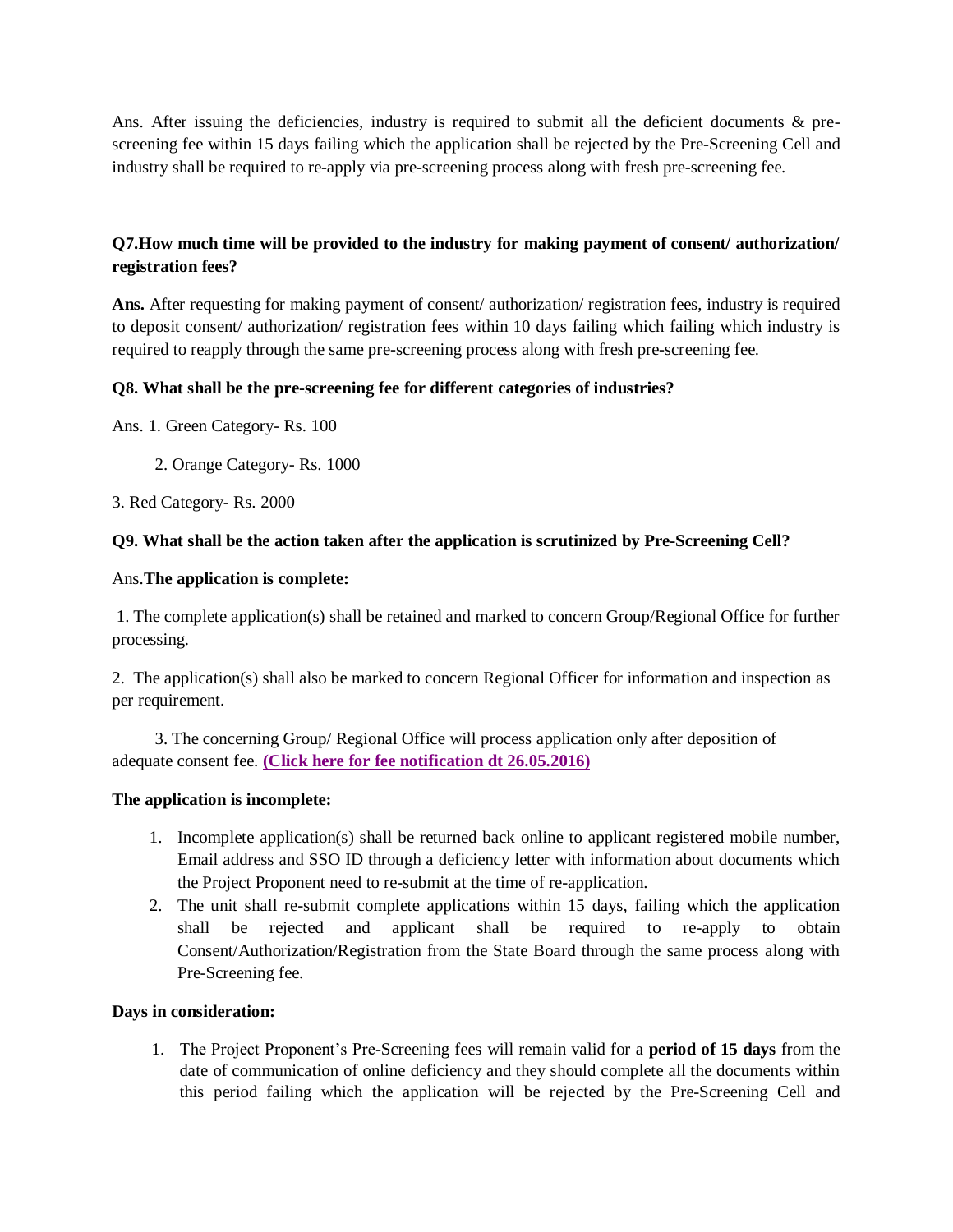proponents will be required to re-apply to obtain consent/authorization/registration from the State Board through the same process.

2. After confirmation from Pre- Screening Cell, applicant can make their final payment within **10**  days, failing which the application shall be rejected and applicant shall be required to re-apply to obtain Consent/Authorization/Registration from the State Board.

**Q10.** Am I required to deposit any hard copy of the documents/ application?

Ans. No, all the documents/ application will be uploaded in PDF form only. Industry is not required to deposit any hard copy. However, if the concerned group/ regional officer after examination finds that some document/ information is still lacking, he may ask for the same which may be deposited in hard copy.

**Q 11**. Am I required to enclose information regarding EIA (Environment Impact Assessment) Notification, 2006/ Aravali Notification, 1992 as applicable, copy of NBWL (National Board for Wild Life) certificate and certificate of concerned DCF (Deputy Conservator of Forest) in prescribed format?

Ans. Project proponent has to upload self declaration regarding non-applicability of EIA Notification/ NBWL/ certificate of concerned DCF. However, in case of any of these documents are applicable, copy of the same must be uploaded.

**Q 12**. Whether I am required to submit analysis/ monitoring of different sources of emission / effluent/ applicable from State Board Laboratory or Laboratory recognized by MOEF or CPCB along with copy of accreditation of laboratory?

Ans. Project proponent has to submit the laboratory monitoring report, if applicable. In case of nonapplicability- project proponent will self declare it ab initio in the prescribed format.

**Q. 13**. Can I select any sector from the previous categorizations ?

Ans. You are required to select the sector only from latest categorization issued vide Board's order dt 02.06.2020. **[\(Click here for Board's categorization dt 02.06.2020\)](https://environment.rajasthan.gov.in/content/dam/environment/RPCB/Prescreening/categorization.pdf)**

**Q.14.** Can I upload old C.A. certificate with my application?

Ans. You are required to upload only latest C.A. certificate (current financial year) with the application. Old C.A. certificates are not acceptable.

**Q.15**. What should I do in case of difficulty in submission of fee?

Ans. You can contact to Group In-charge-IT (mobile no-09413902443, email ID- [acp.rpcb@gmail.com\)](mailto:acp.rpcb@gmail.com),

in case of any difficulty related to online fee submission.

**Q.16.** How shall I submit my application through E-mitra?

Ans. Unit owner has to create its own SSO ID and link it with application. Unit has to fill project proponent's phone number and e-mail ID for further correspondences. Please do not use SSO ID/email ID/Mobile number of E-Mitra operator as you will not be able to obtain the communication being sent by